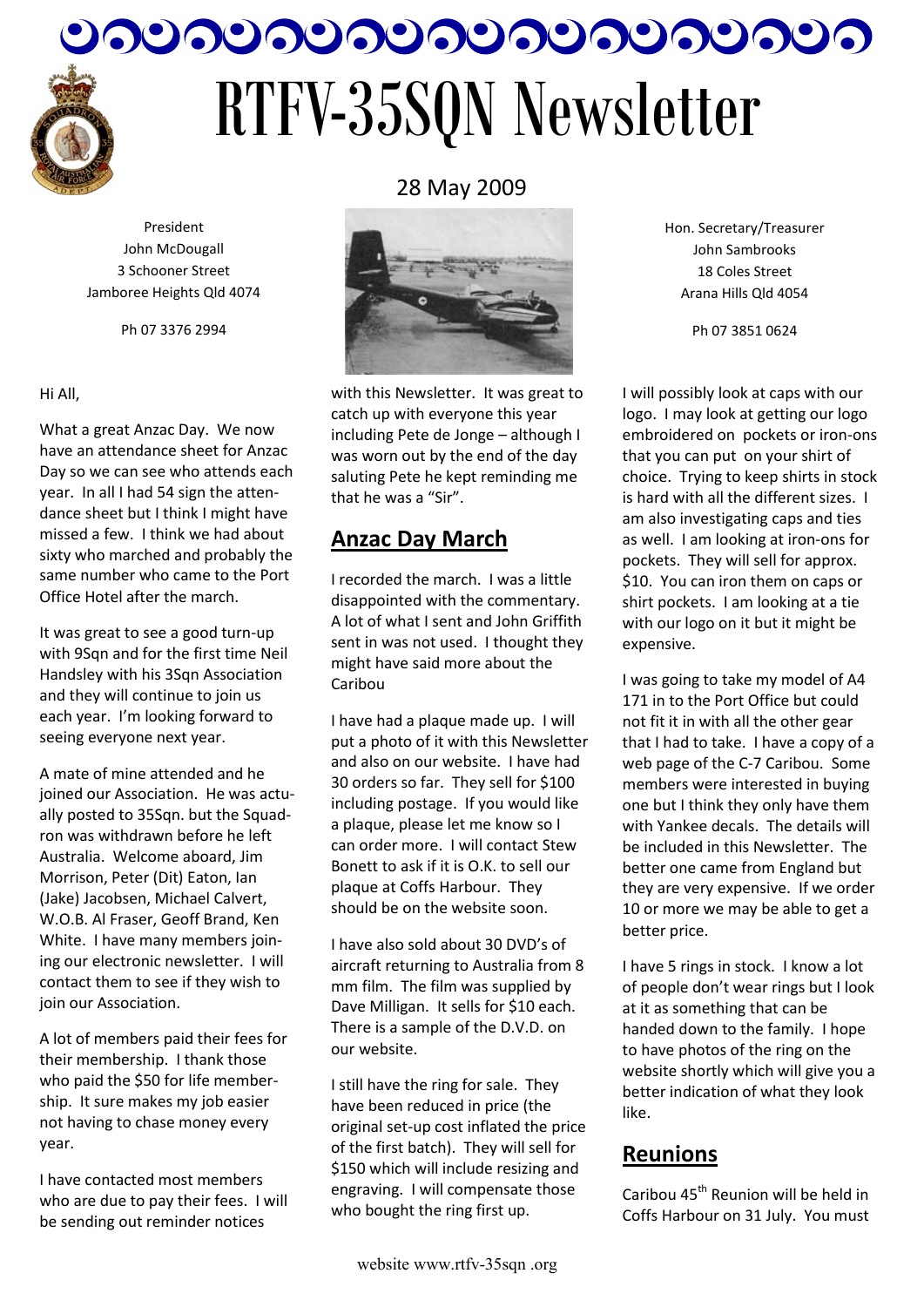contact Stewart Bonett, P.O. Box 160 Glenorie 2157, telephone 02-9652 1653, mobile 0410 518 712, email [stew.b@bigpond.net.au.](mailto:stew.b@bigpond.net.au)

Townsville – I have been contacted by Sqn Ldr David Falls. He is happy to fly our Colours at the Colours Parade with 38Sqn. The details I have are – Friday night Meet and Greet 6 November 2009, Saturday 7 November 2009 Colours Parade (morning) Saturday afternoon Open Day, Saturday night Informal Dinner, Sunday Sausage Sizzle at a Surf Club. Bob O'Doherty has offered to be our liaison in Townsville. (Thanks, Bob). Bob may be able to get a donation toward our costs. I have also been speaking to Carol Macdonald (Vets Affairs Grants) so fingers crossed there. It has not been confirmed but the R.A.A.F. may assist with transport. I will keep everyone up to date as information becomes available. Another suggestion was a Thursday night Meet and Greet with members attending the Colour Parade. More on that down the track. A lot of members are saying they will be attending but possibly by the end of September we will need to know actual numbers (partners included). Maybe we should get a shirt, badge, cap, pocket or something to honour the demobbing in Townsville. I will check on a pocket or a cap for the Townsville Colours Parade.

I am applying for a grant for the Townsville Colours Parade. I have the Grant Application and will submit it shortly. I have checked on accommodation and buses to ferry us around to the various functions. I am awaiting quotes etc.

## **Canberra Bomber**

They have found the last Australians missing in Vietnam. We may find out what the cause was. *May They Rest in Peace – Lest We forget.*.

# **Australian History**

**Sunday 24 January 1788** French explorer Jean la Perouse arrived off Botany Bay.

**Saturday 29 October 1880** Judge Barry sentences Ned Kelly to be hanged.

**Sunday 24 July 1907** Australasia wins Davis Cup Tennis Championship for the first time.

**Sunday 30 October 1918** Turkey surrenders after A.I.F. attack in Palestine.

**Thursday 14 January 1939** worst bushfire in Victoria with 71 dead.

**Sunday 25 December 1974** Darwin devastated by Cyclone Tracey.

At the risk of upsetting N.S.W. members 15 July 2009 Q'ld recorded 4 straight wins in State of Origin.

#### **Billy Sing**

As mentioned in the last Newsletter I read the book "Gallipoli Sniper". The life of Billy Sing. Billy had a Chinese father and an English mother. He was born in Clermont Q'ld. and he was a roo shooter. He was credited with over 200 kills. He used a rifle without a telescopic sight. A mini series called "The Legend of Billy Sing" is in post production. As I found out more I will let you know.

#### **T.P.I. Pension**

There was no increase in the T.P.I. component in the Budget but listening to what was said at the Budget Briefing I think something will come out of the Clark Review.

# **VALE**

*Alan Field passed away 8 April 2009* 

*Robert (Bob) Holsken passed away 7 May 2009*

## **Website**

The website is looking good with members contributing more stories. Some of the stories I hear when I phone some members would be great for our website but the question is 'how do I get them to put pen to paper'? I am buying some books and doing a course so I can operate the website.

# **Update on Townsville**

Bob O'Doherty, our liaison man in Townsville, has informed me there is no on-base accommodation. He was speaking to the C.O. of 35Sqn. I think we will need to book early to avoid disappointment. The C.O. said a lot of people will be attending. After the Coffs Harbour Reunion, I will start to finalize numbers of members who attending the Colours Parade in Townsville. I have had some quotes for accommodation but Bob will follow up further. We will be getting buses to move us around. Some members have emailed me to inform me they are attending. I will now start to list those who need accommodation, those who have their own accommodation etc. I will keep everyone informed as I hear more.

# **Wall Plaque**

A copy of the wall plaque that the Association is selling, is on the following page. It will sell for \$100, this includes registered postage. The plaque is 30 cm x 22 cm. It will have A4 208 not A4 171 on the fuselage.

Hope you are all keeping well – stay in touch.

Cheers

John (Sambo) Sambrooks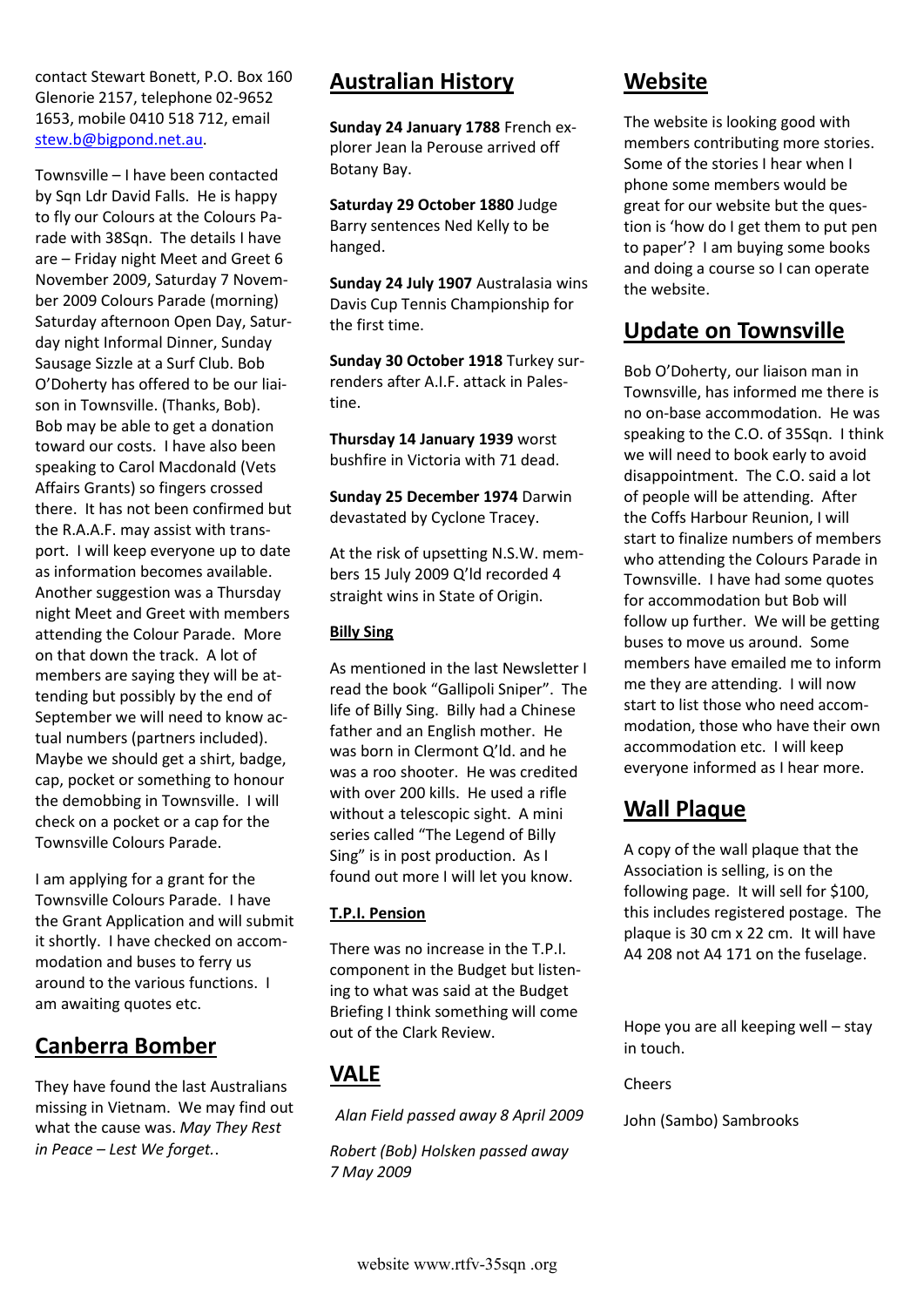# **The wall plaque**